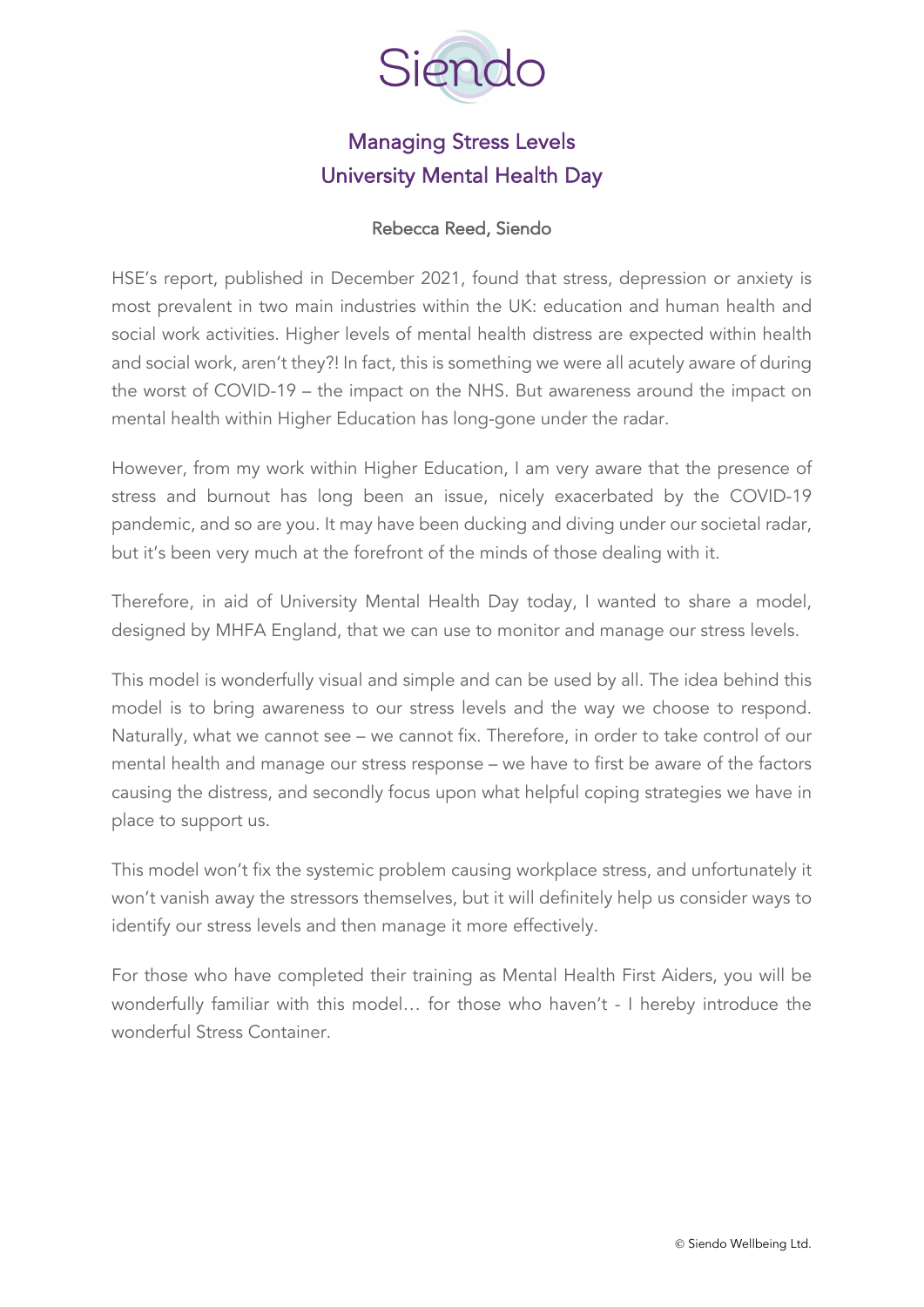

#### What is a stress container?



The stress container is as simple as it sounds – a container that holds your stress. We all have our own individual stress container; each container is a different size and it is filled with different stressors.

The model suggests that the level of vulnerability a person carries is represented by the size of the container. For example, my container may be smaller than yours if I am more vulnerable due to certain life experiences or current circumstances. The smaller the container, the less stress that a person can handle before the container starts to overflow, known as emotional snapping.

As you will see in the image below, the stress container is filled with everyday stressors that are present within a person's life. As the stressors build, they start to fill up the container. Overtime, if not managed correctly, everyone's stress container will start to overflow, causing damage to the person's emotional and physical health. This is represented by the arrows flowing out from the container.

In order to prevent this overflow, a person must become very skilled at managing stress. A skill that is most definitely not taught to us at school. Managing stress is a very individual process and it is something that we learn overtime, as we experience what does and does not work for us.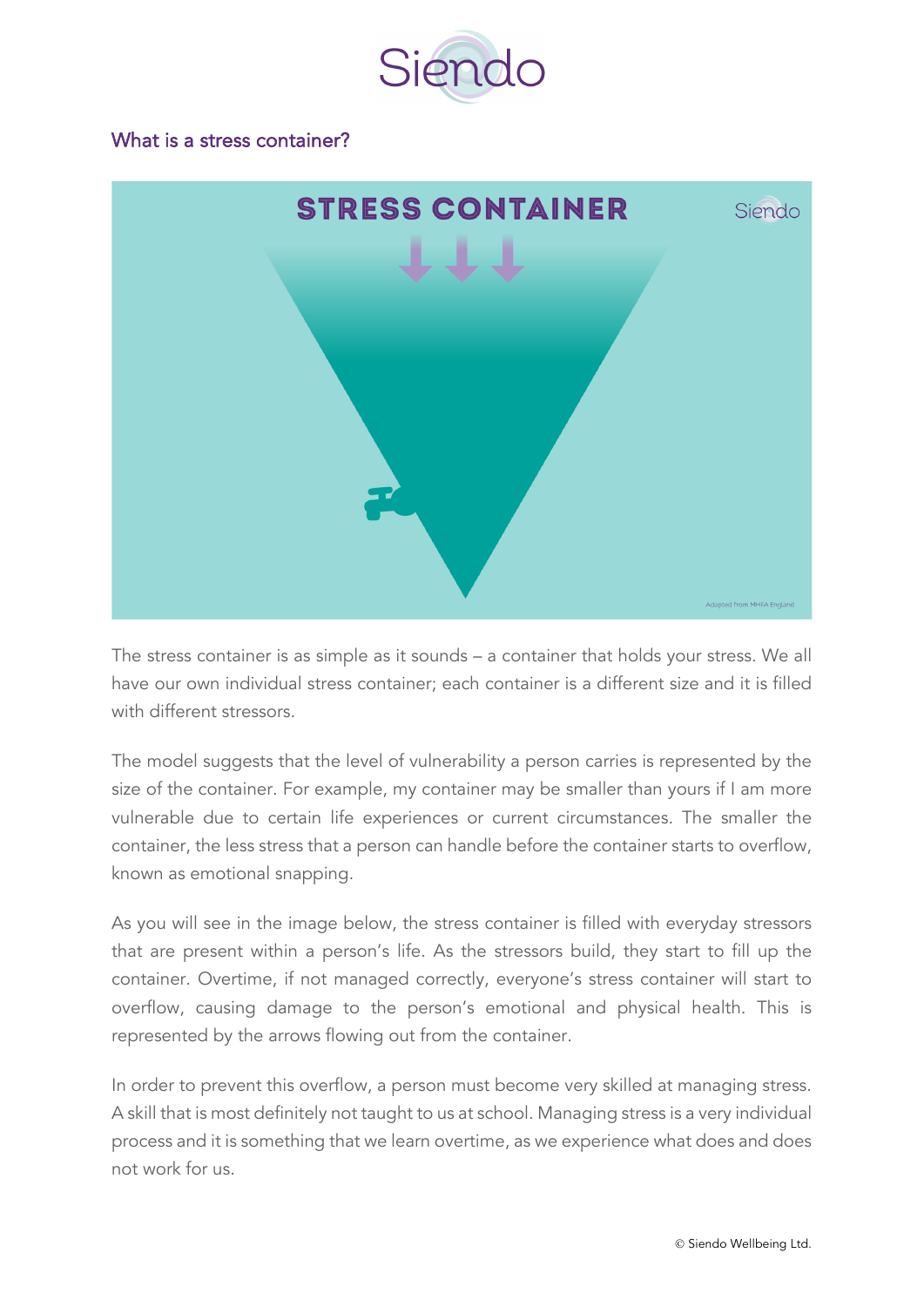

To understand this in practice; think of a time where you felt seriously stressed and then someone said one little thing to you – and that was it – you snapped. Then, once things had calmed down, you found yourself thinking; 'Jeez, why did I react like that?'… Well, that's because your container was already too full. That one tiny little drop caused your container to overflow, and the rest was history.



#### So, how can we prevent emotional snapping?

At the side of this container, you will see a tap; when turned on, it allows the pressure to release. Keep in mind, the stressors themselves may still be present, but we've released the pressure felt around them. However, when the tap is turned off, or if the flow is blocked, the container will continue to fill.

That is where our stress management skills come in – our personal responsibility is to recognise how full our container is and then understand what helps us to turn the tap on, preventing any overflow.

Enter coping strategies…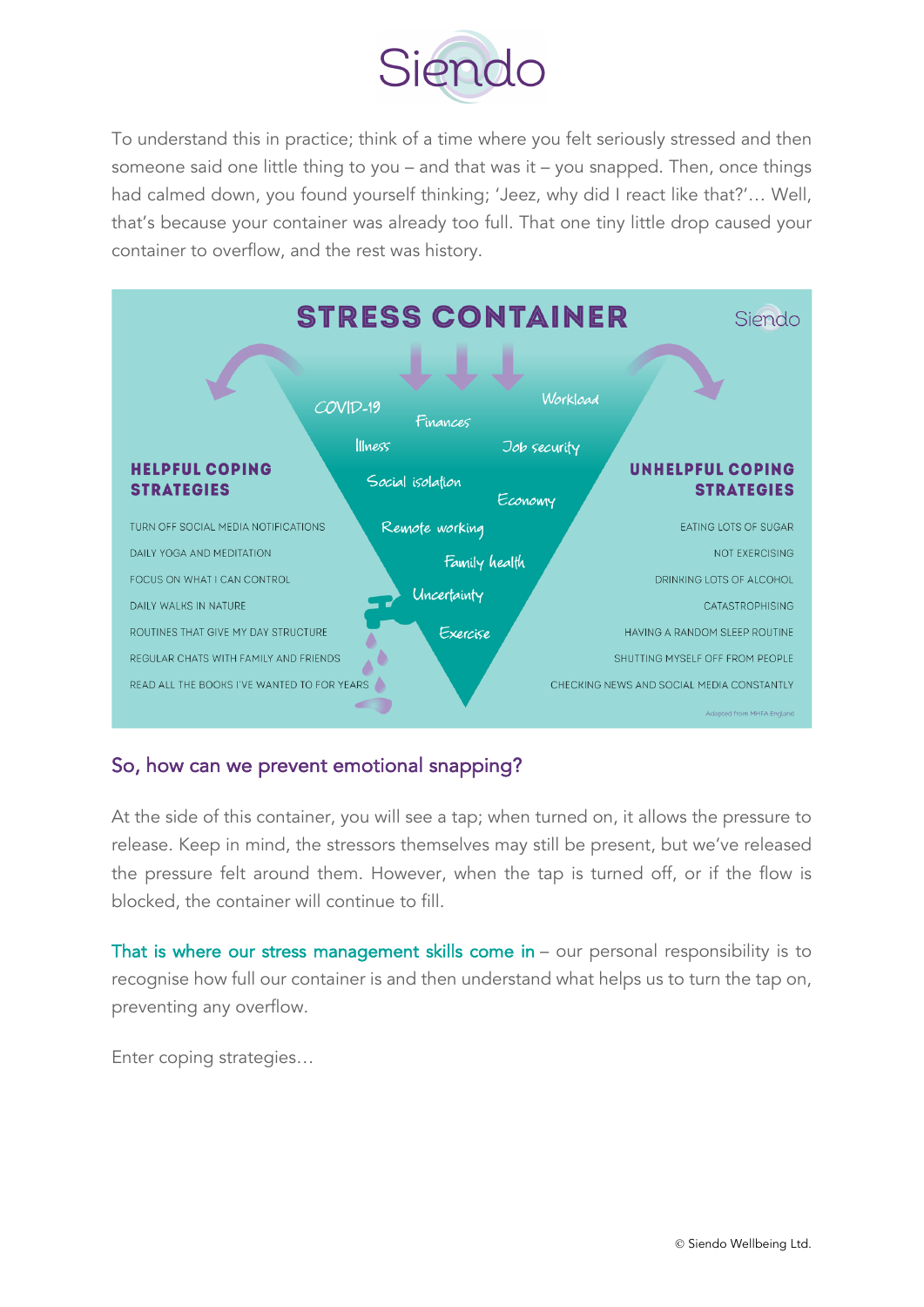

Either side of the container you will see a list of helpful and unhelpful coping strategies.

Unhelpful coping strategies not only turn off the tap, but they can add to the stressors floating around within your container. For example, if one of our stressors is our weight, then eating loads of sugar and drinking excessive amounts of alcohol will not only block our tap, but it will add to the stress.

Helpful coping strategies, however, are those practices and behaviours that help us to effectively manage the situations that are causing the stress. Finding the right strategies involves a bit of trial and error, as we figure out what helps us to reduce our stress levels.

Note: Please keep in mind, the coping strategies provided in the image are just some illustrative examples; each of us have different ways of coping and – for our stress management plan to be successful – we must find our own suitable strategies.

### What does your stress container look like?

Now it's your turn! Grab a pen and paper – it's time to draw your stress container. It can be triangle, it can be a big fat ol' bucket or it can even be a wine bottle – whatever works for you, it's your container.

Next, I want you to take a moment to think through what stressors are currently present within your life. I imagine you've probably already whispered to yourself: "my papers not big enough for that". Take some time to do this and note down the stressors that are floating around in your container at the moment.

Once you have done this, I want you to have a good think about what behaviours, practices or habits you have in your life and on which side of the container you would place them: 'helpful' or 'unhelpful' coping strategies. Remember, with some behaviours or habits, it can be a fine tipping point. For example, a glass of wine on Friday evening to unwind is very different to 2 bottles of wine to forget. Be honest with yourself while you do this – it is important to be able to pinpoint those behaviours that either help you to or prevent you from reducing your stress levels.

And lastly, once you have decorated your sheet with all your coping strategies, have a think about how you could make more time for those helpful ones that nourish your wellbeing, and where you could reduce those that are unhelpful. You could call this your – Stress Management Plan.